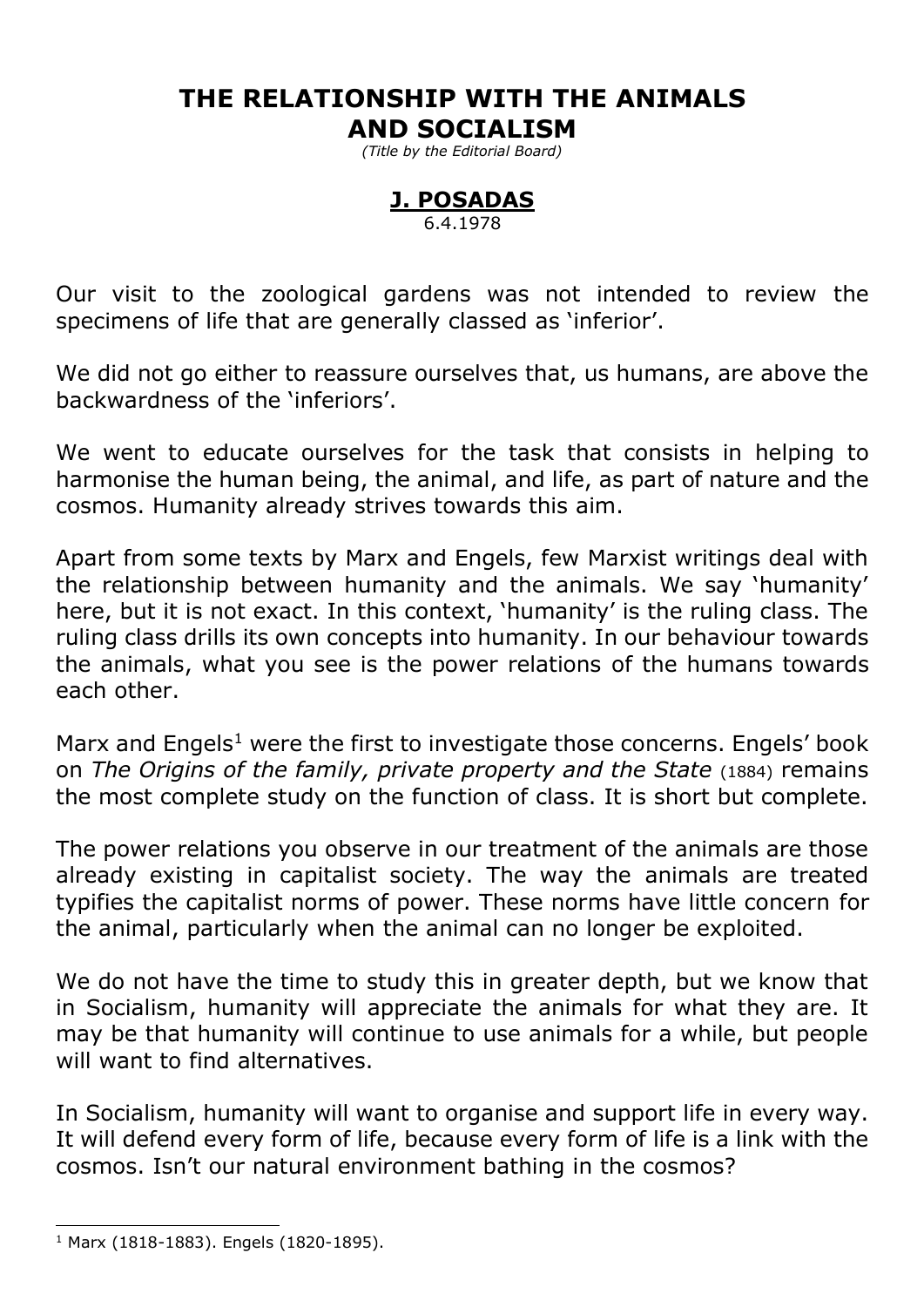In Socialism, relations will no longer need power. We will no longer need to get something back from our relationship with the animals. Our relationship with the animals will be based on the appreciation of our common origins. The animal stayed at a given stage of development and we developed further. So what?

Like us, the animals come from the empirical stages in the development of nature – nature, not of the cosmos. It is important to study this. Our love for the animals is a source of harmony in our lives. It may be that we will have to carry on killing animals for some time; in due course, humanity will be making an experience of life so rich that even wild animals will stop being wild.

In Socialism, humanity will win the animals, incorporating them. More animals will become tame. Others will become extinct in a way comparable to today. The rhinos and giraffes are not likely to come back, but new species will emerge. Extinction is but one aspect of the many combinations in the organisation of life on Earth. Life on Earth was organised in thousands of ways, through thousands of reasons, all determined by the surrounding cosmos and by nature on Earth.

#### **Harmony wants brute force replaced by knowledge and intelligence:**

It is questionable whether the fly has a great future, but the elephant is an intelligent creature and it gets along with people. The affinity between the elephant and the human being is a sign of common roots. The human being yearns after harmony with nature.

Harmony with nature needs knowledge and intelligence to replace brute force. Brute force is what we have today. The animals should not be in zoos. By making them captive, we feel a sense of superiority over them. Is it to gloat, or to justify ourselves, that we deem the animal to be 'wild', and not ourselves? Capitalism shows penned animals under a banner that says: "We are superior to the animals". And not far behind, another banner says: "Beware of the company of beasts that do not respect the law". The law being the ruling law, the capitalist law, the law of property.

Humanity has developed a keen interest in all matters to do with its common origins and relationship with the animals. Darwin laid the ground, and some knowledge was acquired since. In society at large, the origins of the animals are not often considered. The scientists who look into the cellular basis of life are not expected to link their studies with the ways life became organised. Capitalism cannot do this objectively and dialectically. It would indict itself if it did.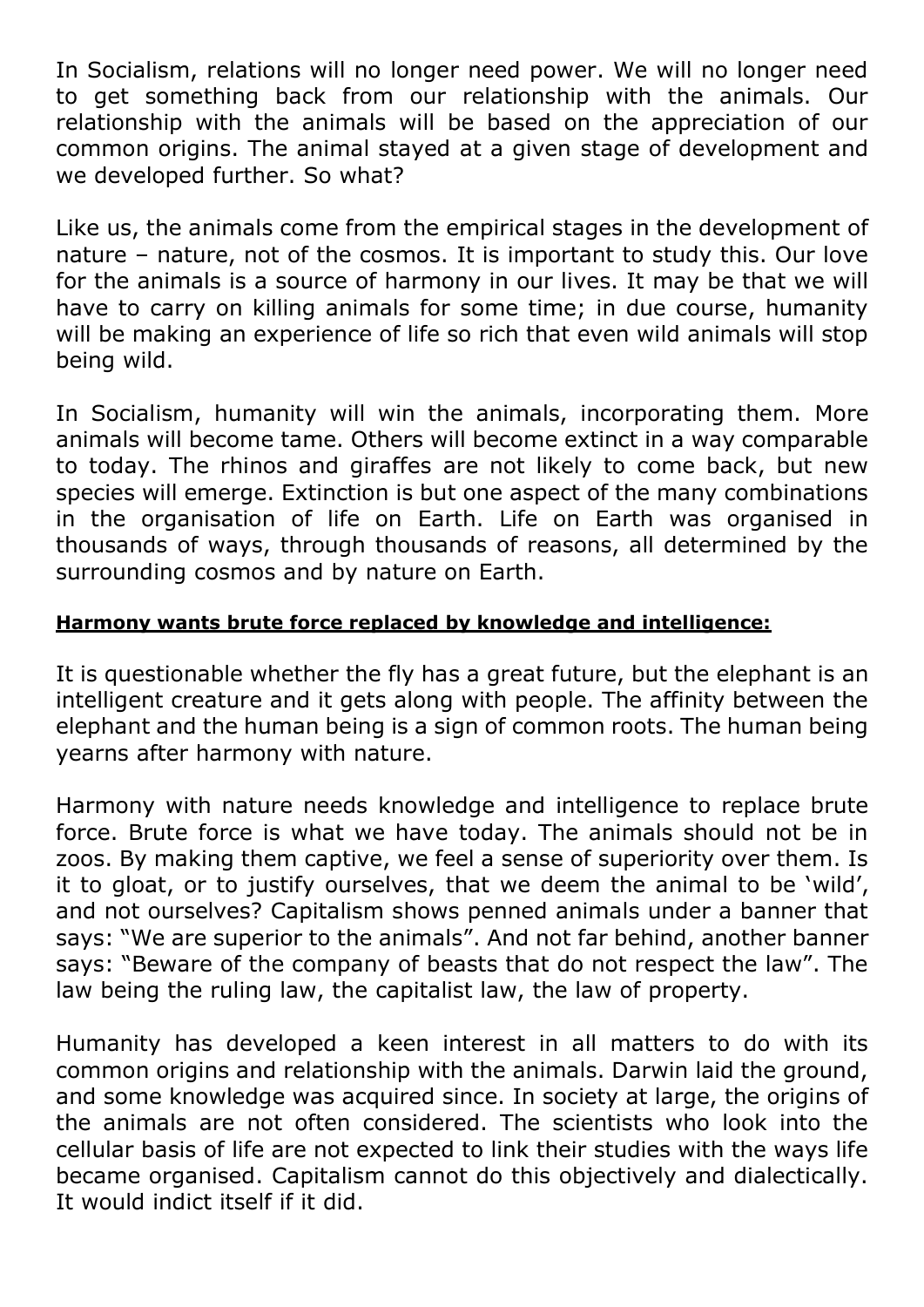The capitalists do not look for evidence where their power might be questioned. Behind their constant insinuation that "the human being is more powerful than the animal", this is what they mean. Their narratives on the Palaeolithic and Neolithic<sup>2</sup> periods leave huge blanks. They show human progress without the principles behind its evolution; they do not deal with the evolution of the historic stages; and they keep changing their estimates about the duration of past ages<sup>3</sup>. The value of what they say is very relative. It will be entirely down to us, in the end, to explain, demonstrate and organise everything for the elimination of all the forms oppression, imposition and exploitation.

The human being of today emerged from the empirical development of previous hominids<sup>4</sup>. There is intelligence also in the animals. The lion and the elephant are intelligent. The bear also, and so is the monkey. Some of these are domesticated. We will analyse this further, at a later date, because we cannot do it now. We will do it as part of the study of human society - not of palaeontology - and on the basis of science.

#### **Capitalism is the bane of human knowledge:**

 $\overline{a}$ 

We recognise the role of Darwin, but we condemn private property for having left these matters fall to neglect and empiricism. We denounce the capitalist class for not wanting to look beyond the protection of its power to exploit, to make war, to develop atomic weapons and to threaten planet Earth. Capitalism stands in the way of the intelligent and thorough investigation of the cosmos. We condemn capitalism for each of those things.

Had Plato, Socrates, Aristotle, Demosthenes and Democritus<sup>5</sup> been able to change society, now we would be in an entirely different historic era. It did not happen because private property blocked the way. Private property has been the bane of human knowledge. In spite of all this however, we feel a deep sense of harmony for being part of the continuing struggle for human progress. We have made it our task to help root out all the hurdles in the way of progress.

<sup>2</sup> **Palaeolithic** period of history: 2.6 million years ago to10,000 BEC. Sophisticated stone tools. Homo 'Habilis'. **Neolithic**: 4,500 years ago to 2,000 BCE. 'New Stone Age'. Beginning of technology. <sup>3</sup> Capitalism always underestimates **evolutionary times**, because it does not really assimilate the theory of evolution. Editorial.

<sup>4</sup> According to Wikipedia, the designation '**Homo Sapiens**' (modern man) includes extinct types of primitive hominids like Cro-Magnon and Homo Neanderthal.

<sup>5</sup> **Plato** (around 424 BCE): philosopher, writer, founder of the Academy. **Socrates** (around 470 BCE): philosopher, teacher of thought method like logic, taught Plato. **Aristotle** (around 384 BCE):

philosopher, scientist, writer on physics, biology, zoology, metaphysics, music, logic, rhetoric, politics and government. **Demosthenes** (around 384 BCE): statesman and orator. **Democritus** (around 460 BCE): formulated an atomic theory of the universe.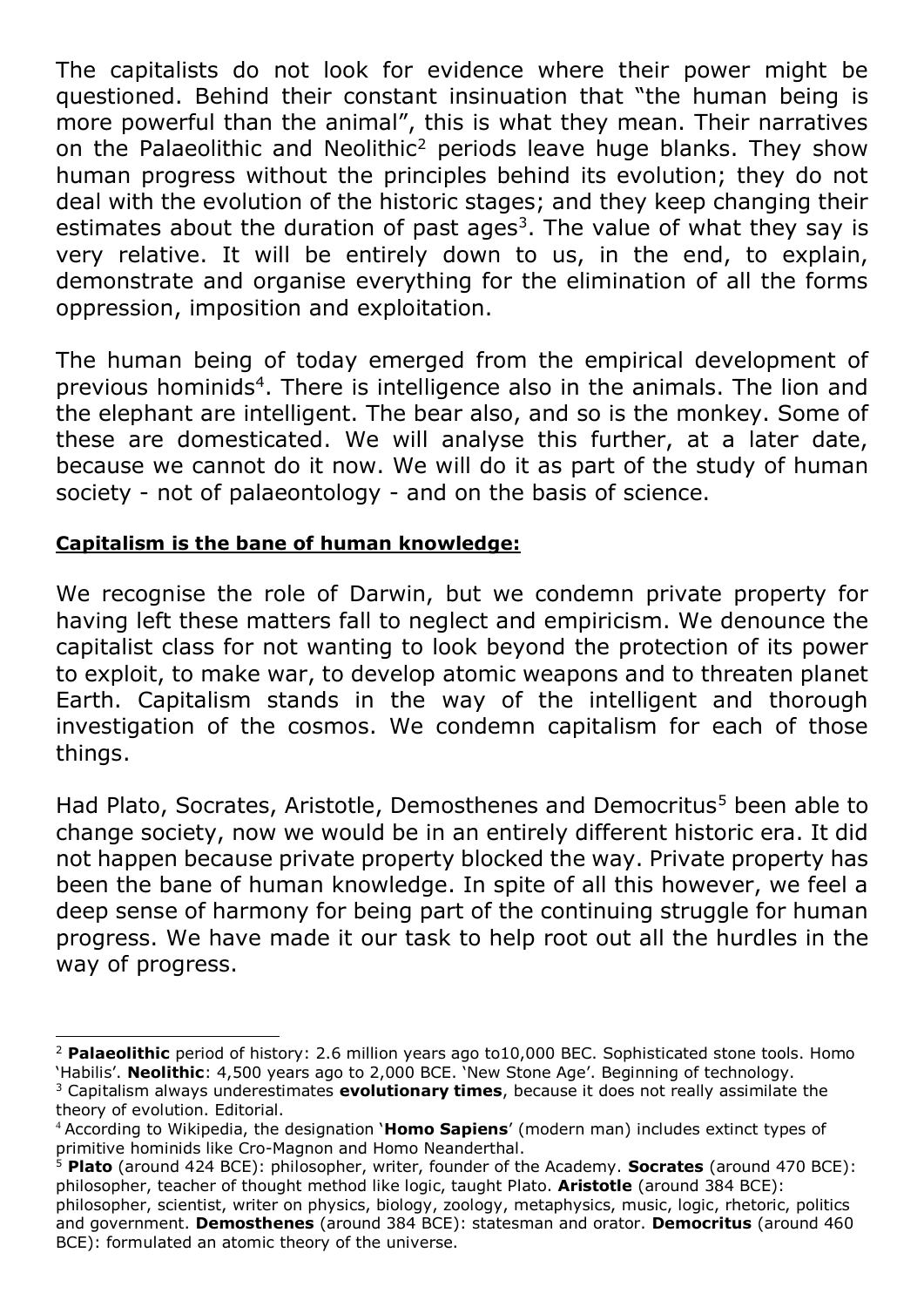The Workers States are not responsible for their own shortcomings. The limitations of the Workers States come from private property, that is to say, from the way they were organised *before* they became Workers States. The struggle goes on in the Workers States: They must overcome bureaucracy, and confront capitalism now on its last legs. The responsibility for every failure in the Workers States is to be laid at the door of private property.

Private property separated the human beings from nature. It kept them continually at each other's throat. And it broke the harmony of Greek development. The Greeks grasped some of this and sought to have it reversed. Lucretius<sup>6</sup> wrote about it. Of course no human development can happen without a corresponding system of production. We know this, but it does not stop us making an assessment of private property. This is how history has been.

The Greeks could not know all this, but we do. It is hard for the people of today to bear the disharmony between nature, our human past and our human aims. People turn to the animals in want for harmony, less in search of common ancestries than to integrate all the fruit of nature in the human quest for progress.

We already communicate a lot with animals. Not so much with the fish, but a little more with the shark and a lot with the dolphin. We cannot do more because the elements and the structures standing in the way still need removing. When the intelligence of communist society is established, it will beam outwards in all directions, and towards all the animals.

#### **The capitalist class mocks the thought of human harmony:**

-

The humans have developed an intelligence superior to that of the animals, certainly. They developed qualities, means and forms that the animals did not. This is so, but human intelligence is a product of social life, and no single human being could have done it. Our intelligence is not the point however. The point is to develop objective love and harmonious relations with all that exists.

It is not easy to feel love for reptiles, but there are reptiles that can obey you. This means that there is a common origin in the brain formation, which diversified afterwards under particular genetic and organic conditions. Humanity longs for the harmony that unites all the forms of life, as part of the organisation of nature in the interests of all.

<sup>6</sup> **Lucretius** (99 BCE to 55 BCE): Roman philosopher and poet of the Late Republican Rome, very influenced by Greece. Wrote a book of Verses called "*On the nature of the Universe*". He saw the universe as guided by 'fortuna', and not by divine intervention. He influenced Virgil, Horace and others.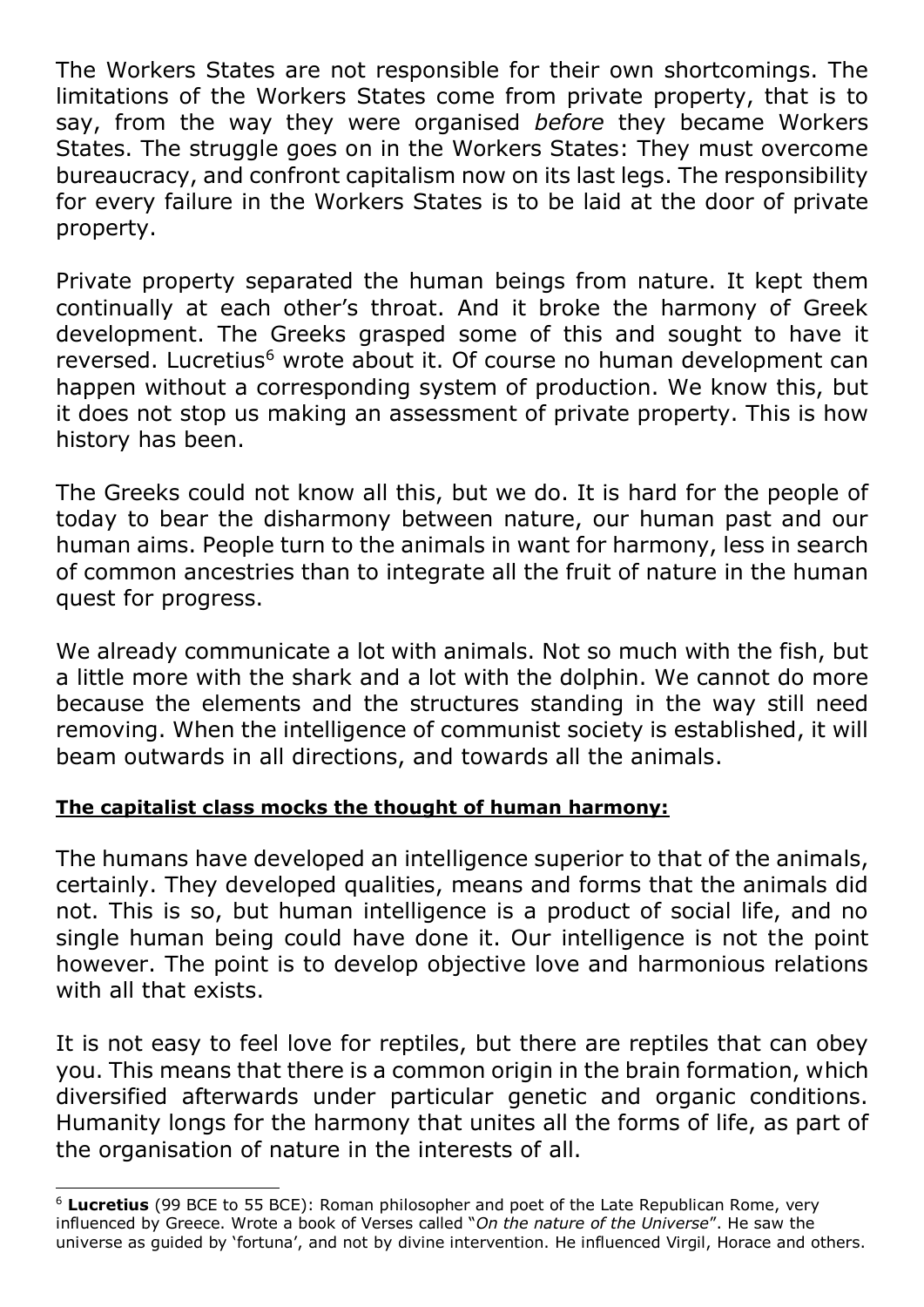Less and less importance is given today to the animals because these play diminishing roles in production. It is not that capitalism has learnt to respect them, but that their labour is no longer economic. The capitalist class discards the animals because it no longer needs them. As a class, it cannot develop any sense of harmony with them any more than it does for all the rest of life, nature, the cosmos, or even itself! Such is private property.

The development of the large capitalist countries took place through the use of slavery. The ruling classes of Portugal, France, North America, Britain and Germany all took part. Harmony between the human beings and nature was not going to be for them! They only allowed for the 'harmony' required by capital accumulation, and from then on, their only concern would be appropriation, competition and war. These people laugh at the thought of human harmony.

Private property in the means of production meant private property dominating science and the technology of production. This basically truncated the development of science; it stopped the development of entire countries, starting with the colonised peoples, Black people, Mixed Race and the Indigenous populations, and many more.

Capitalism does not want to investigate these matters. Even after Darwin, anthropological and zoological science stayed very limited. One of the best anthropologies is that of Lewis H Morgan<sup>7</sup> who gave the principles for a history of the human relations. After him, there remained to study the principles that link the human being, the animals, nature and the universe. It was not, and it is not in the interests of capitalism to do that. It is the Soviet Union that started along those lines.

#### **The task is to eliminate every form of egotism:**

 $\overline{a}$ 

In the history of the organisation of intelligence after the Greeks, the salient period is that of the Renaissance. Private property that curtailed the Greeks, curtailed the Renaissance too. It is true that the Renaissance was able to go farther than the Greeks in some major ways; but from our position of hindsight today - 2,000 years after the Greeks - we verify that private property has been the bane of the progress of history.

Per force this led to science being partial: Science aimed at stopping the

 $7$  Lewis H Morgan (1818-1881): American ethnologist, founder of scientific anthropology. Wrote a book "Ancient Society". Debated with contemporaries whether evolution was a progressive, linear and uniform process. Question still unresolved today, due fear and contempt for dialectical materialism. Editorial.